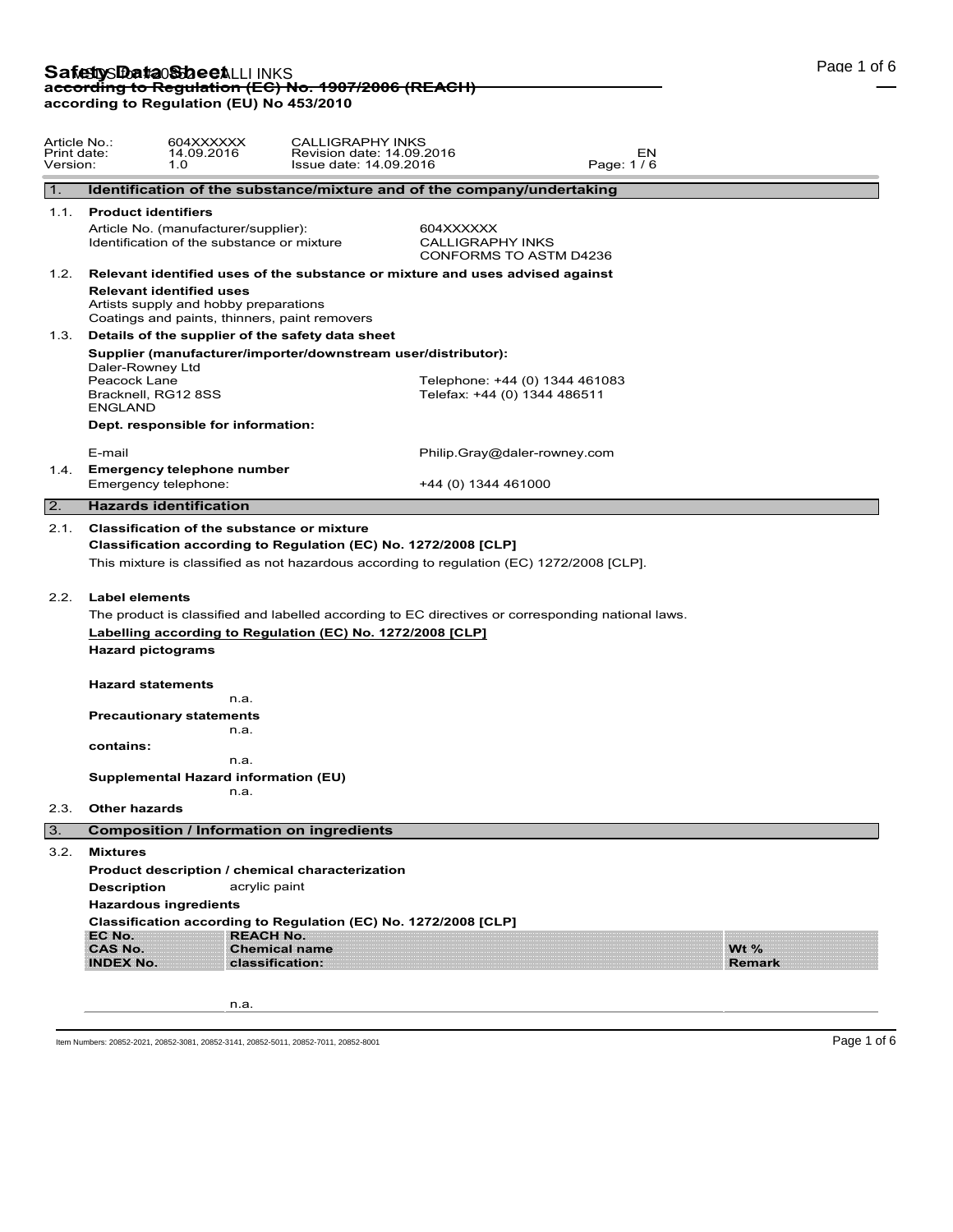# Safety **Data Sheet**LLI INKS **according to Regulation (EC) No. 1907/2006 (REACH) according to Regulation (EU) No 453/2010**

| Article No.: | 604XXXXXX  | <b>CALLIGRAPHY INKS</b>   |           |  |
|--------------|------------|---------------------------|-----------|--|
| Print date:  | 14.09.2016 | Revision date: 14.09.2016 | ורי       |  |
| Version:     |            | Issue date: 14.09.2016    | Page: 2/6 |  |

### **Additional information**

Full text of classification: see section 16

## 4. **First-aid measures**

## 4.1. **Description of first aid measures**

#### **General information**

In all cases of doubt, or when symptoms persist, seek medical advice. In case of unconsciousness give nothing by mouth, place in recovery position and seek medical advice.

#### **In case of inhalation**

Remove casualty to fresh air and keep warm and at rest. In case of irregular breathing or respiratory arrest provide artificial respiration.

#### **Following skin contact**

Remove contaminated, saturated clothing immediately. After contact with skin, wash immediately with plenty of water and soap. Do not use solvents or thinners.

## **After eye contact**

Rinse cautiously with water for several minutes. Remove contact lenses, if present and easy to do. Continue rinsing. Seek medical advice immediately.

#### **After ingestion**

If swallowed, rinse mouth with water (only if the person is conscious). Seek medical advice immediately. Keep victim calm.

## 4.2. **Most important symptoms and effects, both acute and delayed**

In all cases of doubt, or when symptoms persist, seek medical advice.

## 4.3. **Indication of any immediate medical attention and special treatment needed**

#### 5. **Firefighting measures**

#### 5.1. **Extinguishing media**

#### **Suitable extinguishing media**

alcohol resistant foam, carbon dioxide, Powder, spray mist, (water)

**Extinguishing media which must not be used for safety reasons:** strong water jet

#### 5.2. **Special exposure hazards arising from the substance or preparation itself, its combustion products or from resulting gases:**

Dense black smoke occurs during fire. Inhaling hazardous decomposing products can cause serious health damage.

## 5.3. **Special protective equipment for firefighters:**

Provide a conveniently located respiratory protective device.

#### **Additional information**

Do not allow water used to extinguish fire to enter drains, ground or waterways. Treat runoff as hazardous.

# 6. **Accidental release measures**

- 6.1. **Personal precautions, protective equipment and emergency procedures**
- See protective measures under point 7 and 8.

#### 6.2. **Environmental precautions**

Do not allow to enter into surface water or drains. If the product contaminates lakes, rivers or sewages, inform competent authorities in accordance with local regulations.

#### 6.3. **Methods and material for containment and cleaning up** Isolate leaked material using non-flammable absorption agent (e.g. sand, earth, vermiculit, diatomaceous earth) and collect it for disposal in appropriate containers in accordance with the local regulations (see chapter 13). Clean using cleansing agents. Do not use solvents.

## 6.4. **Reference to other sections**

Observe protective provisions (see chapter 7 and 8).

## 7. **Handling and storage**

## 7.1. **Precautions for safe handling**

**Advices on safe handling**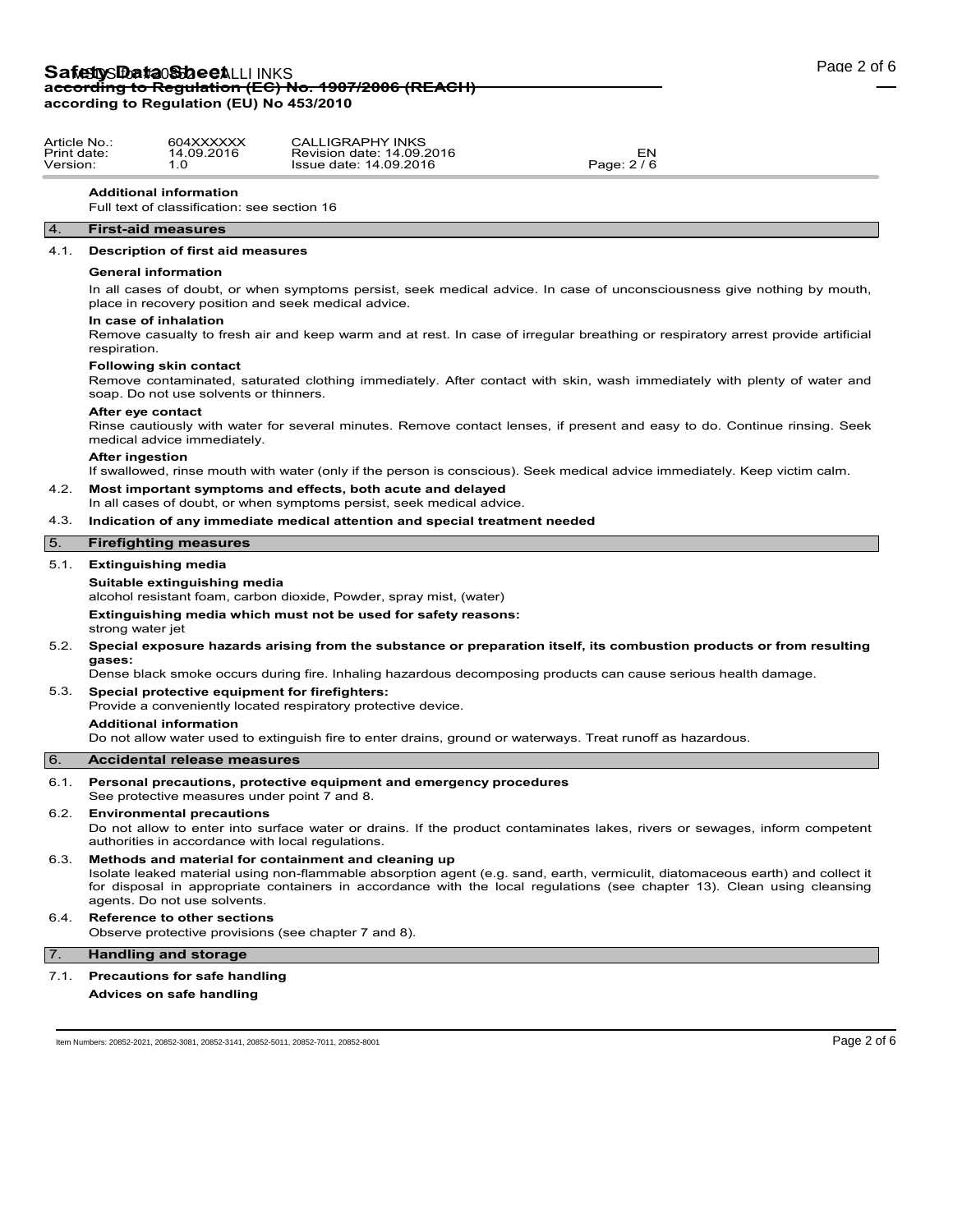| Article No.:<br>Print date:<br>Version: |                                                                                                                                                                                                                                                                                                                                                                                                                                                                                                                                                                                                             | 604XXXXXX<br>14.09.2016<br>1.0                                                                                                         | <b>CALLIGRAPHY INKS</b><br>Revision date: 14.09.2016<br>Issue date: 14.09.2016                                                                                                                                          |                                                                      | EN<br>Page: 3/6 |        |  |  |  |
|-----------------------------------------|-------------------------------------------------------------------------------------------------------------------------------------------------------------------------------------------------------------------------------------------------------------------------------------------------------------------------------------------------------------------------------------------------------------------------------------------------------------------------------------------------------------------------------------------------------------------------------------------------------------|----------------------------------------------------------------------------------------------------------------------------------------|-------------------------------------------------------------------------------------------------------------------------------------------------------------------------------------------------------------------------|----------------------------------------------------------------------|-----------------|--------|--|--|--|
|                                         |                                                                                                                                                                                                                                                                                                                                                                                                                                                                                                                                                                                                             |                                                                                                                                        | Avoid contact with skin, eyes and clothes. Avoid respiration of swarf. When using do not eat, drink or smoke. Personal<br>protection equipment: refer to chapter 8. Follow the legal protection and safety regulations. |                                                                      |                 |        |  |  |  |
|                                         | 7.2. Conditions for safe storage, including any incompatibilities                                                                                                                                                                                                                                                                                                                                                                                                                                                                                                                                           |                                                                                                                                        |                                                                                                                                                                                                                         |                                                                      |                 |        |  |  |  |
|                                         | Requirements for storage rooms and vessels<br>Storage in accordance with the Ordinance on Industrial Safety and Health (BetrSiVO). Keep container tightly closed.                                                                                                                                                                                                                                                                                                                                                                                                                                           |                                                                                                                                        |                                                                                                                                                                                                                         |                                                                      |                 |        |  |  |  |
|                                         |                                                                                                                                                                                                                                                                                                                                                                                                                                                                                                                                                                                                             | Further information on storage conditions                                                                                              | Store in a well-ventilated and dry room at temperatures between 15 $\degree$ C and 30 $\degree$ C.                                                                                                                      |                                                                      |                 |        |  |  |  |
|                                         |                                                                                                                                                                                                                                                                                                                                                                                                                                                                                                                                                                                                             | 7.3. Specific end use(s)<br>Observe instructions for use.                                                                              |                                                                                                                                                                                                                         |                                                                      |                 |        |  |  |  |
| 8.                                      |                                                                                                                                                                                                                                                                                                                                                                                                                                                                                                                                                                                                             | <b>Exposure controls / Personal protection</b>                                                                                         |                                                                                                                                                                                                                         |                                                                      |                 |        |  |  |  |
|                                         | n.a.                                                                                                                                                                                                                                                                                                                                                                                                                                                                                                                                                                                                        | 8.1. Control parameters<br>Occupational exposure limit values:                                                                         |                                                                                                                                                                                                                         |                                                                      |                 |        |  |  |  |
| 8.2.                                    | <b>Exposure controls</b><br>Provide good ventilation. This can be achieved with local or room suction.                                                                                                                                                                                                                                                                                                                                                                                                                                                                                                      |                                                                                                                                        |                                                                                                                                                                                                                         |                                                                      |                 |        |  |  |  |
|                                         |                                                                                                                                                                                                                                                                                                                                                                                                                                                                                                                                                                                                             | Occupational exposure controls                                                                                                         |                                                                                                                                                                                                                         |                                                                      |                 |        |  |  |  |
|                                         | <b>Respiratory protection</b><br>Not applicable.                                                                                                                                                                                                                                                                                                                                                                                                                                                                                                                                                            |                                                                                                                                        |                                                                                                                                                                                                                         |                                                                      |                 |        |  |  |  |
|                                         | <b>Hand protection</b><br>For prolonged or repeated handling the following glove material must be used: NBR (Nitrile rubber)<br>Thickness of the glove material 0,4 mm Breakthrough time (maximum wearing time) 30 min<br>Observe the instructions and details for use, storage, maintenance and replacement provided by the protective glove<br>manufacturer. Penetration time of glove material depending on intensity and duration of exposure to skin. Recommended<br>glove articles DIN EN 374<br>Barrier creams can help protecting exposed skin areas. In no case should they be used after contact. |                                                                                                                                        |                                                                                                                                                                                                                         |                                                                      |                 |        |  |  |  |
|                                         | Eye protection<br>Wear closely fitting protective glasses in case of splashes.                                                                                                                                                                                                                                                                                                                                                                                                                                                                                                                              |                                                                                                                                        |                                                                                                                                                                                                                         |                                                                      |                 |        |  |  |  |
|                                         | <b>Protective clothing</b><br>Wear suitable protective clothing and gloves.                                                                                                                                                                                                                                                                                                                                                                                                                                                                                                                                 |                                                                                                                                        |                                                                                                                                                                                                                         |                                                                      |                 |        |  |  |  |
|                                         | <b>Protective measures</b><br>After contact clean skin thoroughly with water and soap or use appropriate cleanser.                                                                                                                                                                                                                                                                                                                                                                                                                                                                                          |                                                                                                                                        |                                                                                                                                                                                                                         |                                                                      |                 |        |  |  |  |
|                                         | <b>Environmental exposure controls</b><br>Do not allow to enter into surface water or drains. See chapter 7. No additional measures necessary.                                                                                                                                                                                                                                                                                                                                                                                                                                                              |                                                                                                                                        |                                                                                                                                                                                                                         |                                                                      |                 |        |  |  |  |
| $\boxed{9}$ .                           |                                                                                                                                                                                                                                                                                                                                                                                                                                                                                                                                                                                                             | <b>Physical and chemical properties</b>                                                                                                |                                                                                                                                                                                                                         |                                                                      |                 |        |  |  |  |
| 9.1.                                    | Appearance:<br><b>Physical state:</b><br>Colour:<br>Odour:                                                                                                                                                                                                                                                                                                                                                                                                                                                                                                                                                  |                                                                                                                                        | Information on basic physical and chemical properties<br>liquid<br>liquid<br>refer to label<br>characteristic                                                                                                           |                                                                      |                 |        |  |  |  |
| 9.2.                                    | Flash point:<br>Density at 20 °C:<br>pH at 20 $°C$ :                                                                                                                                                                                                                                                                                                                                                                                                                                                                                                                                                        | Safety relevant basis data<br>Vapour pressure at 20 °C:<br>Water solubility (q/L):<br>Viscosity at 20 °C:<br><b>Other information:</b> | Not applicable<br>completely miscible                                                                                                                                                                                   | Unit<br>n.a.<br>1,00 $q/cm^{3}$<br>50,00 8,0<br>$<$ 30 mPa $\cdot$ s | Method          | Remark |  |  |  |
| 10.                                     |                                                                                                                                                                                                                                                                                                                                                                                                                                                                                                                                                                                                             | <b>Stability and reactivity</b>                                                                                                        |                                                                                                                                                                                                                         |                                                                      |                 |        |  |  |  |
|                                         |                                                                                                                                                                                                                                                                                                                                                                                                                                                                                                                                                                                                             |                                                                                                                                        |                                                                                                                                                                                                                         |                                                                      |                 |        |  |  |  |
|                                         | 10.1. Reactivity<br>10.2. Chemical stability                                                                                                                                                                                                                                                                                                                                                                                                                                                                                                                                                                |                                                                                                                                        |                                                                                                                                                                                                                         |                                                                      |                 |        |  |  |  |

Stable when applying the recommended regulations for storage and handling. Further information on correct storage: refer to

Item Numbers: 20852-2021, 20852-3081, 20852-3141, 20852-5011, 20852-7011, 20852-8001 Page 3 of 6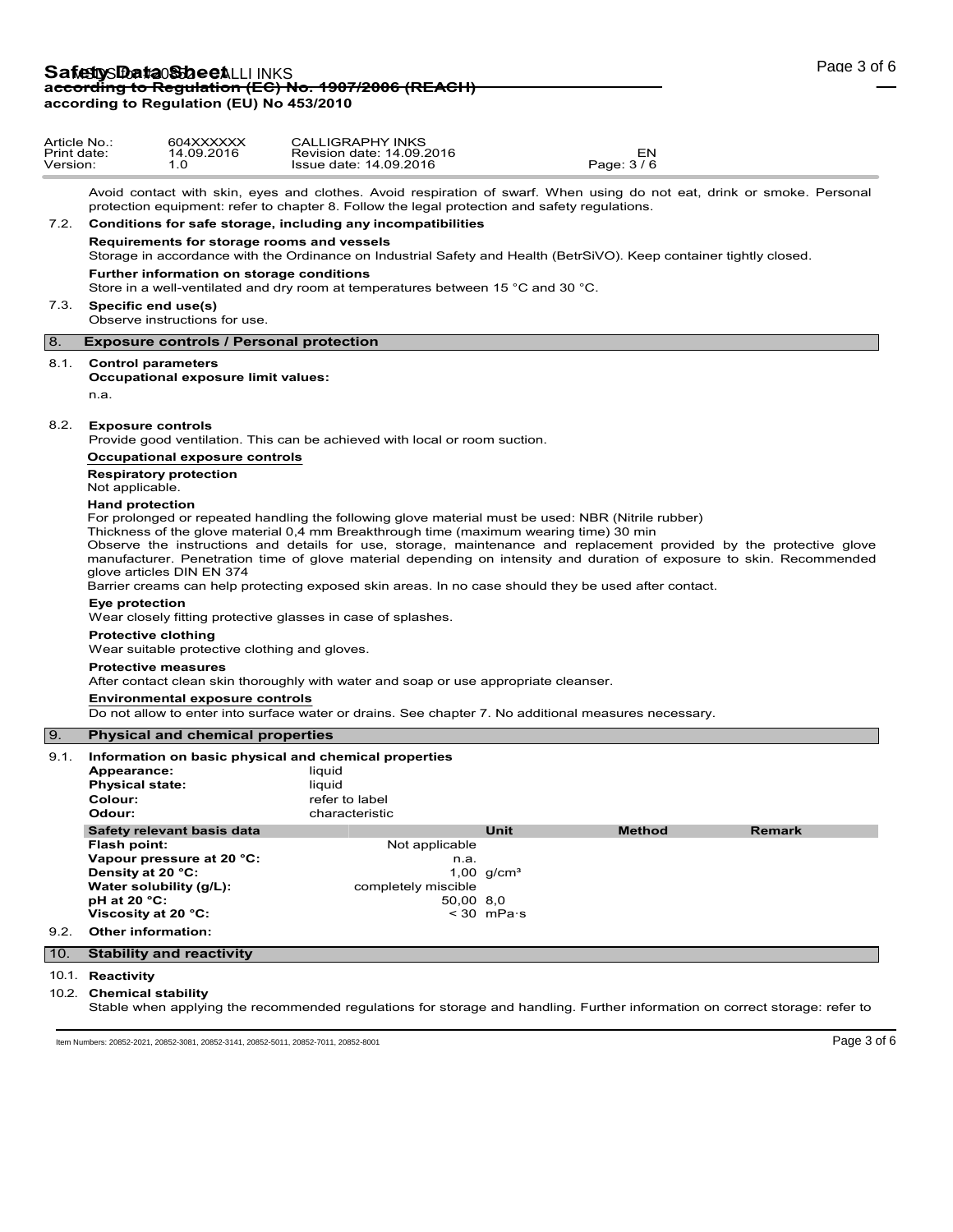| Article No.:<br>Print date:<br>Version: |                                                                                                                                                                                                                                                        | 604XXXXXX<br>14.09.2016<br>1.0                                               | <b>CALLIGRAPHY INKS</b><br>Revision date: 14.09.2016<br>Issue date: 14.09.2016                                                                                                         | EN<br>Page: 4 / 6                                                                                                      |             |  |  |  |  |
|-----------------------------------------|--------------------------------------------------------------------------------------------------------------------------------------------------------------------------------------------------------------------------------------------------------|------------------------------------------------------------------------------|----------------------------------------------------------------------------------------------------------------------------------------------------------------------------------------|------------------------------------------------------------------------------------------------------------------------|-------------|--|--|--|--|
|                                         | chapter 7.                                                                                                                                                                                                                                             |                                                                              |                                                                                                                                                                                        |                                                                                                                        |             |  |  |  |  |
|                                         | 10.3. Possibility of hazardous reactions                                                                                                                                                                                                               |                                                                              |                                                                                                                                                                                        |                                                                                                                        |             |  |  |  |  |
|                                         | 10.4. Conditions to avoid<br>Stable when applying the recommended regulations for storage and handling. Further information on correct storage: refer to<br>chapter 7. Hazardous decomposition byproducts may form with exposure to high temperatures. |                                                                              |                                                                                                                                                                                        |                                                                                                                        |             |  |  |  |  |
|                                         | 10.5. Incompatible materials                                                                                                                                                                                                                           |                                                                              |                                                                                                                                                                                        |                                                                                                                        |             |  |  |  |  |
|                                         | 10.6. Hazardous decomposition products<br>Hazardous decomposition byproducts may form with exposure to high temperatures, e.g.: carbon dioxide, carbon monoxide,<br>smoke, nitrogen oxides.                                                            |                                                                              |                                                                                                                                                                                        |                                                                                                                        |             |  |  |  |  |
| $11.$                                   |                                                                                                                                                                                                                                                        | <b>Toxicological information</b>                                             |                                                                                                                                                                                        |                                                                                                                        |             |  |  |  |  |
|                                         |                                                                                                                                                                                                                                                        | No data on preparation itself available.                                     | Classification according to Regulation (EC) No. 1272/2008 [CLP]                                                                                                                        |                                                                                                                        |             |  |  |  |  |
|                                         |                                                                                                                                                                                                                                                        | 11.1. Information on toxicological effects                                   |                                                                                                                                                                                        |                                                                                                                        |             |  |  |  |  |
|                                         | <b>Acute toxicity</b>                                                                                                                                                                                                                                  |                                                                              |                                                                                                                                                                                        |                                                                                                                        |             |  |  |  |  |
|                                         |                                                                                                                                                                                                                                                        | Toxicological data are not available.                                        |                                                                                                                                                                                        |                                                                                                                        |             |  |  |  |  |
|                                         |                                                                                                                                                                                                                                                        |                                                                              | skin corrosion/irritation; Serious eye damage/eye irritation                                                                                                                           |                                                                                                                        |             |  |  |  |  |
|                                         |                                                                                                                                                                                                                                                        | Toxicological data are not available.                                        |                                                                                                                                                                                        |                                                                                                                        |             |  |  |  |  |
|                                         |                                                                                                                                                                                                                                                        | Respiratory or skin sensitisation                                            |                                                                                                                                                                                        |                                                                                                                        |             |  |  |  |  |
|                                         |                                                                                                                                                                                                                                                        | Toxicological data are not available.                                        |                                                                                                                                                                                        |                                                                                                                        |             |  |  |  |  |
|                                         | <b>CMR</b> effects (carcinogenicity, mutagenicity and toxicity for reproduction)<br>Toxicological data are not available.                                                                                                                              |                                                                              |                                                                                                                                                                                        |                                                                                                                        |             |  |  |  |  |
|                                         |                                                                                                                                                                                                                                                        |                                                                              |                                                                                                                                                                                        |                                                                                                                        |             |  |  |  |  |
|                                         |                                                                                                                                                                                                                                                        | Specific target organ toxicity<br>Toxicological data are not available.      |                                                                                                                                                                                        |                                                                                                                        |             |  |  |  |  |
|                                         | <b>Aspiration hazard</b>                                                                                                                                                                                                                               |                                                                              |                                                                                                                                                                                        |                                                                                                                        |             |  |  |  |  |
|                                         |                                                                                                                                                                                                                                                        | Toxicological data are not available.                                        |                                                                                                                                                                                        |                                                                                                                        |             |  |  |  |  |
|                                         |                                                                                                                                                                                                                                                        | Practical experience/human evidence                                          |                                                                                                                                                                                        |                                                                                                                        |             |  |  |  |  |
|                                         | Other observations:                                                                                                                                                                                                                                    |                                                                              |                                                                                                                                                                                        |                                                                                                                        |             |  |  |  |  |
|                                         |                                                                                                                                                                                                                                                        |                                                                              | Splashing may cause eye irritation and reversible damage.                                                                                                                              |                                                                                                                        |             |  |  |  |  |
|                                         |                                                                                                                                                                                                                                                        | <b>Overall Assessment on CMR properties</b>                                  |                                                                                                                                                                                        |                                                                                                                        |             |  |  |  |  |
|                                         | Remark                                                                                                                                                                                                                                                 |                                                                              |                                                                                                                                                                                        | The ingredients in this mixture do not meet the criteria for classification as CMR category 1A or 1B according to CLP. |             |  |  |  |  |
|                                         |                                                                                                                                                                                                                                                        |                                                                              | There is no information available on the preparation itself.                                                                                                                           |                                                                                                                        |             |  |  |  |  |
| 12.                                     |                                                                                                                                                                                                                                                        | <b>Ecological information</b>                                                |                                                                                                                                                                                        |                                                                                                                        |             |  |  |  |  |
|                                         | overall evaluation                                                                                                                                                                                                                                     |                                                                              | Classification according to Regulation (EC) No. 1272/2008 [CLP]<br>There is no information available on the preparation itself.<br>Do not allow to enter into surface water or drains. |                                                                                                                        |             |  |  |  |  |
|                                         | 12.1. Toxicity                                                                                                                                                                                                                                         | No information available.                                                    |                                                                                                                                                                                        |                                                                                                                        |             |  |  |  |  |
|                                         |                                                                                                                                                                                                                                                        | <b>Long-term Ecotoxicity</b><br>Toxicological data are not available.        |                                                                                                                                                                                        |                                                                                                                        |             |  |  |  |  |
|                                         |                                                                                                                                                                                                                                                        | 12.2. Persistence and degradability<br>Toxicological data are not available. |                                                                                                                                                                                        |                                                                                                                        |             |  |  |  |  |
|                                         |                                                                                                                                                                                                                                                        | 12.3. Bioaccumulative potential<br>Toxicological data are not available.     |                                                                                                                                                                                        |                                                                                                                        |             |  |  |  |  |
|                                         |                                                                                                                                                                                                                                                        | <b>Bioconcentration factor (BCF)</b>                                         |                                                                                                                                                                                        |                                                                                                                        |             |  |  |  |  |
|                                         |                                                                                                                                                                                                                                                        | Toxicological data are not available.                                        |                                                                                                                                                                                        |                                                                                                                        |             |  |  |  |  |
|                                         | 12.4. Mobility in soil                                                                                                                                                                                                                                 | Toxicological data are not available.                                        |                                                                                                                                                                                        |                                                                                                                        |             |  |  |  |  |
|                                         |                                                                                                                                                                                                                                                        |                                                                              | Item Numbers: 20852-2021, 20852-3081, 20852-3141, 20852-5011, 20852-7011, 20852-8001                                                                                                   |                                                                                                                        | Page 4 of 6 |  |  |  |  |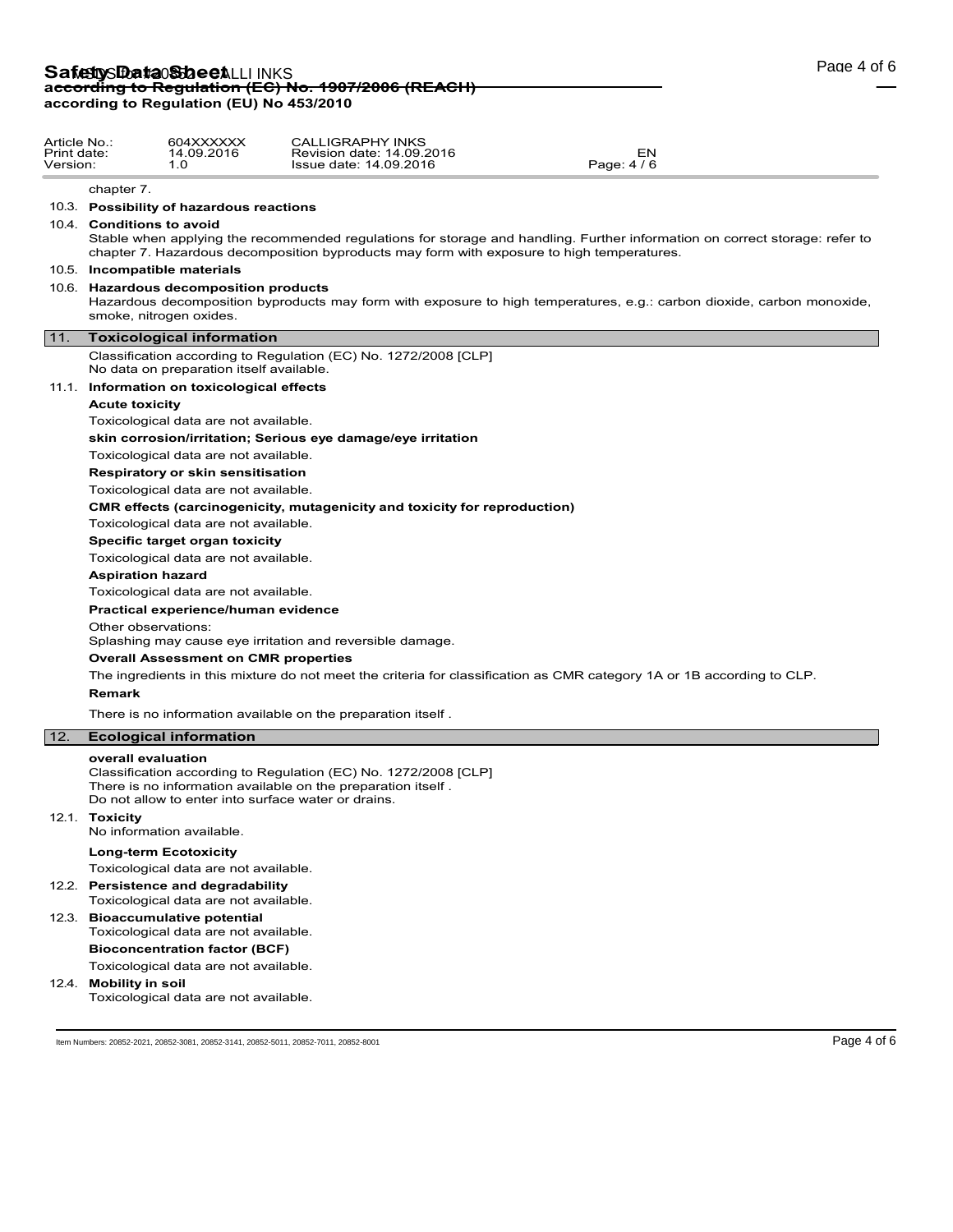# **Safetty Data Sheet** LLI INKS<br>ac<del>cording to Regulation (EC) No. 1907/2006 (REACH)</del> **according to Regulation (EU) No 453/2010**

Article No.: 604XXXXXX Print date: 14.09.2016 Version: 1.0

|              | 12.5. Results of PBT assessment                                                                                                                                                                             |  |  |  |  |  |  |  |
|--------------|-------------------------------------------------------------------------------------------------------------------------------------------------------------------------------------------------------------|--|--|--|--|--|--|--|
|              | The substances in the mixture do not meet the PBT/vPvB criteria according to REACH, annex XIII.                                                                                                             |  |  |  |  |  |  |  |
|              | 12.6. Other adverse effects                                                                                                                                                                                 |  |  |  |  |  |  |  |
| 13.          | <b>Disposal considerations</b>                                                                                                                                                                              |  |  |  |  |  |  |  |
|              | 13.1. Waste treatment methods                                                                                                                                                                               |  |  |  |  |  |  |  |
|              | Appropriate disposal / Product<br>Recommendation<br>Do not allow to enter into surface water or drains. This material and its container must be disposed of in a safe way. Waste                            |  |  |  |  |  |  |  |
|              | disposal according to directive 2008/98/EC, covering waste and dangerous waste.                                                                                                                             |  |  |  |  |  |  |  |
|              | List of proposed waste codes/waste designations in accordance with EWC<br>080112<br>waste paint and varnish other than those mentioned in 080111                                                            |  |  |  |  |  |  |  |
|              | packaging<br>Recommendation<br>Non-contaminated packages may be recycled. Vessels not properly emptied are special waste. Send to a collecting point for<br>used paints.                                    |  |  |  |  |  |  |  |
| 14.          | <b>Transport information</b>                                                                                                                                                                                |  |  |  |  |  |  |  |
|              | This mixture is not classified as dangerous according to international transport regulations (ADR/RID, IMDG,<br>ICAO/IATA).                                                                                 |  |  |  |  |  |  |  |
|              | No dangerous good in sense of this transport regulation.<br>14.1. UN number                                                                                                                                 |  |  |  |  |  |  |  |
|              | n.a.                                                                                                                                                                                                        |  |  |  |  |  |  |  |
|              | 14.2. UN proper shipping name                                                                                                                                                                               |  |  |  |  |  |  |  |
|              |                                                                                                                                                                                                             |  |  |  |  |  |  |  |
|              | 14.3. Transport hazard class(es)<br>n.a.                                                                                                                                                                    |  |  |  |  |  |  |  |
|              | 14.4. Packing group                                                                                                                                                                                         |  |  |  |  |  |  |  |
|              | n.a.                                                                                                                                                                                                        |  |  |  |  |  |  |  |
|              | 14.5. Environmental hazards                                                                                                                                                                                 |  |  |  |  |  |  |  |
|              | Land transport (ADR/RID)<br>n.a.                                                                                                                                                                            |  |  |  |  |  |  |  |
|              | Marine pollutant<br>n.a.                                                                                                                                                                                    |  |  |  |  |  |  |  |
|              | 14.6. Special precautions for user                                                                                                                                                                          |  |  |  |  |  |  |  |
|              | Transport always in closed, upright and safe containers. Make sure that persons transporting the product know what to do in<br>case of an accident or leakage.<br>Advices on safe handling: see parts 6 - 8 |  |  |  |  |  |  |  |
|              | <b>Additional information</b>                                                                                                                                                                               |  |  |  |  |  |  |  |
|              | Land transport (ADR/RID)                                                                                                                                                                                    |  |  |  |  |  |  |  |
|              | tunnel restriction code                                                                                                                                                                                     |  |  |  |  |  |  |  |
|              | Sea transport (IMDG)                                                                                                                                                                                        |  |  |  |  |  |  |  |
|              | EmS-No.<br>n.a.                                                                                                                                                                                             |  |  |  |  |  |  |  |
|              | 14.7. Transport in bulk according to Annex II of MARPOL and the IBC Code                                                                                                                                    |  |  |  |  |  |  |  |
|              | not applicable                                                                                                                                                                                              |  |  |  |  |  |  |  |
| $\boxed{15}$ | <b>Regulatory information</b>                                                                                                                                                                               |  |  |  |  |  |  |  |
| 15.1.        | Safety, health and environmental regulations/legislation specific for the substance or mixture                                                                                                              |  |  |  |  |  |  |  |
|              | <b>EU legislation</b>                                                                                                                                                                                       |  |  |  |  |  |  |  |
|              | Information according to 1999/13/EC about limitation of emissions of volatile organic compounds (VOC-guideline).<br>VOC-value (in g/L) ISO 11890-2:<br>0<br>0<br>VOC-value (in g/L) ASTM D 2369:            |  |  |  |  |  |  |  |
|              | <b>National regulations</b>                                                                                                                                                                                 |  |  |  |  |  |  |  |
|              | <b>Restrictions of occupation</b>                                                                                                                                                                           |  |  |  |  |  |  |  |

Item Numbers: 20852-2021, 20852-3081, 20852-3141, 20852-5011, 20852-7011, 20852-8001 Page 5 of 6

CALLIGRAPHY INKS Revision date: 14.09.2016 EN Issue date: 14.09.2016 Page: 5 / 6